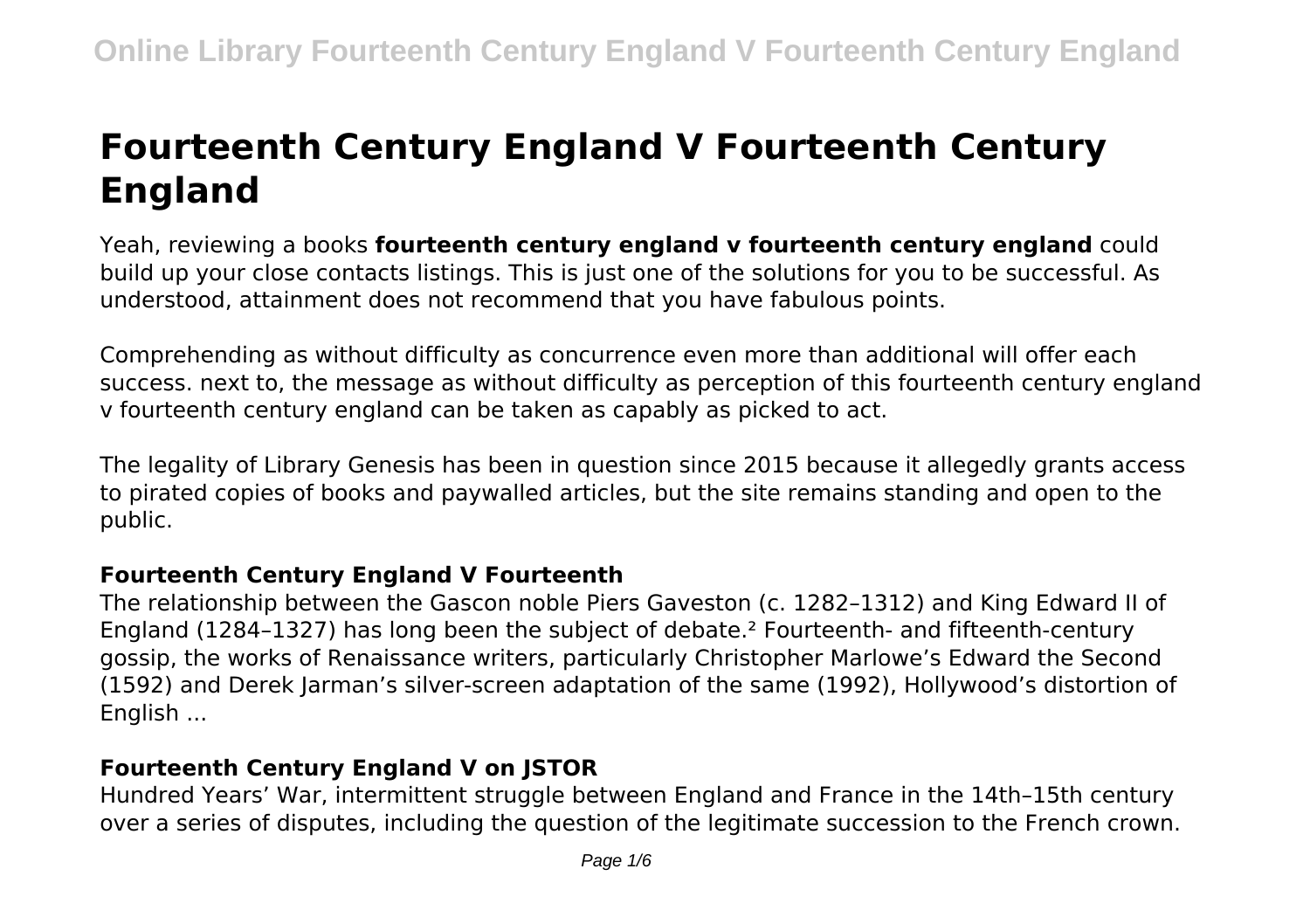By convention it is said to have lasted from 1337 to 1453, but there had been periodic fighting since the 12th century.

### **Hundred Years' War | Summary, Causes, Effects, Combatants ...**

As a means of recording the passage of time, the 14th century was a century lasting from January 1, 1301, through December 31, 1400. It is estimated that the century witnessed the death of more than 45 million lives from political and natural disasters in both Europe and the Mongol Empire. [citation needed] West Africa and the Indian Subcontinent experienced economic growth and prosperity.

#### **14th century - Wikipedia**

The start of the 14th Century brings a seismic shift in power in the church in Europe. Church power is in decline. Concerned about kings taxing church property, Pope Boniface VIII has issued a papal decree, Unam Sanctam, to maintain Church authority over kings.King Philip IV of France fears that he will be excommunicated and sent men to seize the Pope from one of his palaces.

#### **14th century timeline of British History**

The Peasants' Revolt (1381) The 14th century was, both worldwide and in relations to England, a century of social turmoil, fille d with plague, famine, and an unprecedented desire for social mobility. By the end of the 1300s, the long-standing system of serfdom which had previously been the core of English socioeconomic and class relations had started to irreversibly deteriorate.

# **What Was Life Like in 14th Century England? | by ...**

Fourteenth Century England Series Editors: Chris Given-Wilson and Dr David Green. This series provides a forum for the most recent research into the political, social, economic, ecclesiastical and cultural history of the fourteenth century, one of the most turbulent and compelling periods of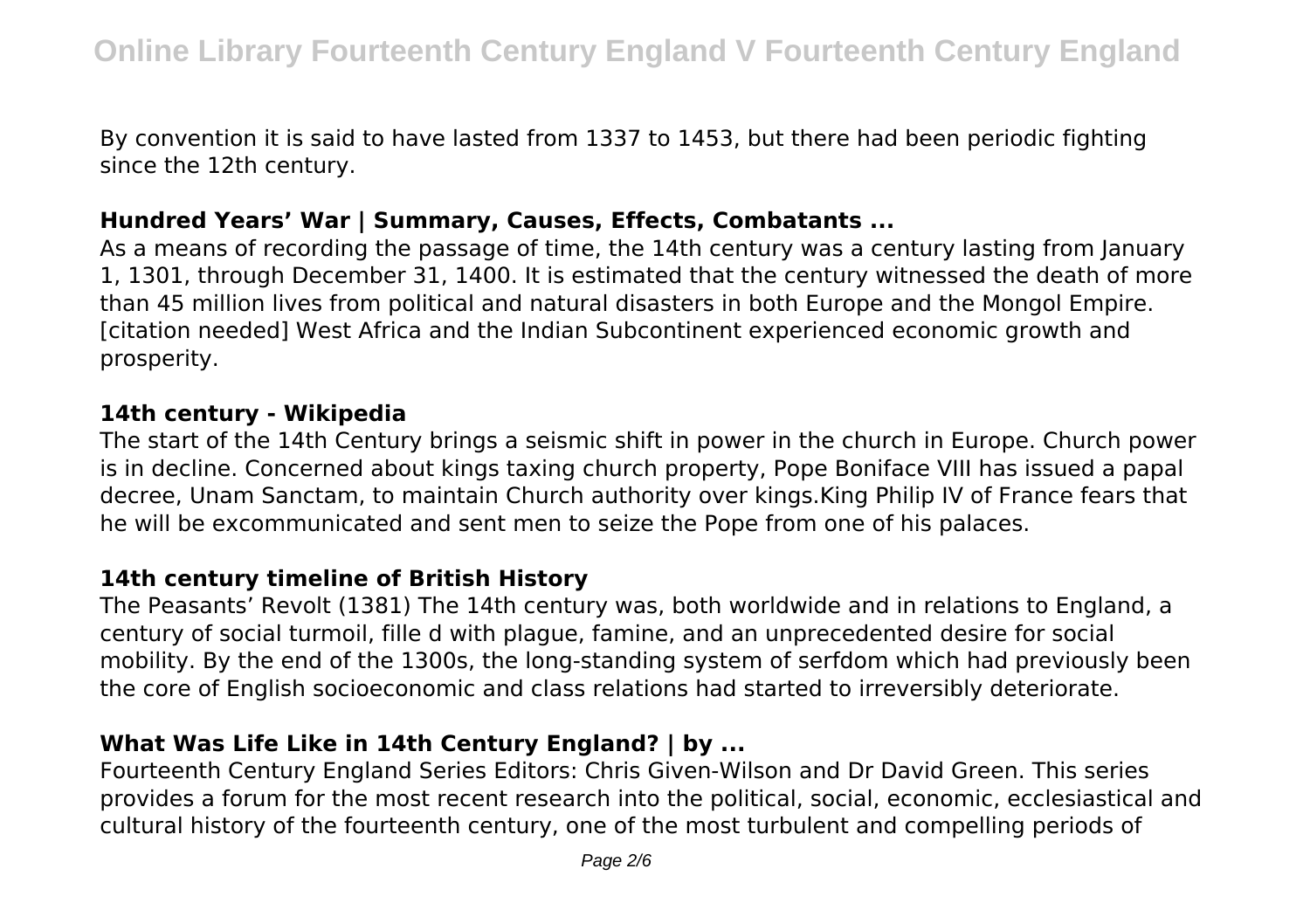English history - reflected in the vitality of the current scholarship devoted to it.

#### **Fourteenth Century England - Boydell and Brewer**

In England in particular this was a period of tremendous social upheaval; from the relative stability of the thirteenth century, the early fourteenth century brought a series of famines that significantly weakened both systems and people, and the devastation of the Black Death left chaos in its wake.

# **14th century England – Medieval York: Eulalia Hath a Blogge**

Marriage in 14th Century England During the time of The Canterbury Tales (14 th Century), marriage looked a little different in England than it does in today's culture. While there are some similarities, there are definitely distinctions that set it apart from the marriage culture of the present.

# **Marriage in 14th Century England – WTH(istory)?**

Pages in category "14th-century executions by England" The following 12 pages are in this category, out of 12 total. This list may not reflect recent changes ().

# **Category:14th-century executions by England - Wikipedia**

Each year the king of England attempted to raise about £100,000 in taxes. A large amount of this money went on military spending. The king also used taxes to build castles and palaces and to pay the wages of his servants. At the beginning of the 14th Century, taxes were imposed on movable property.

# **Taxation in the 14th Century : (Y49) GRA**

By the later fourteenth century consumption of meat, particularly by urban populations had significantly increased. With land prices low and wages high, many who survived the plague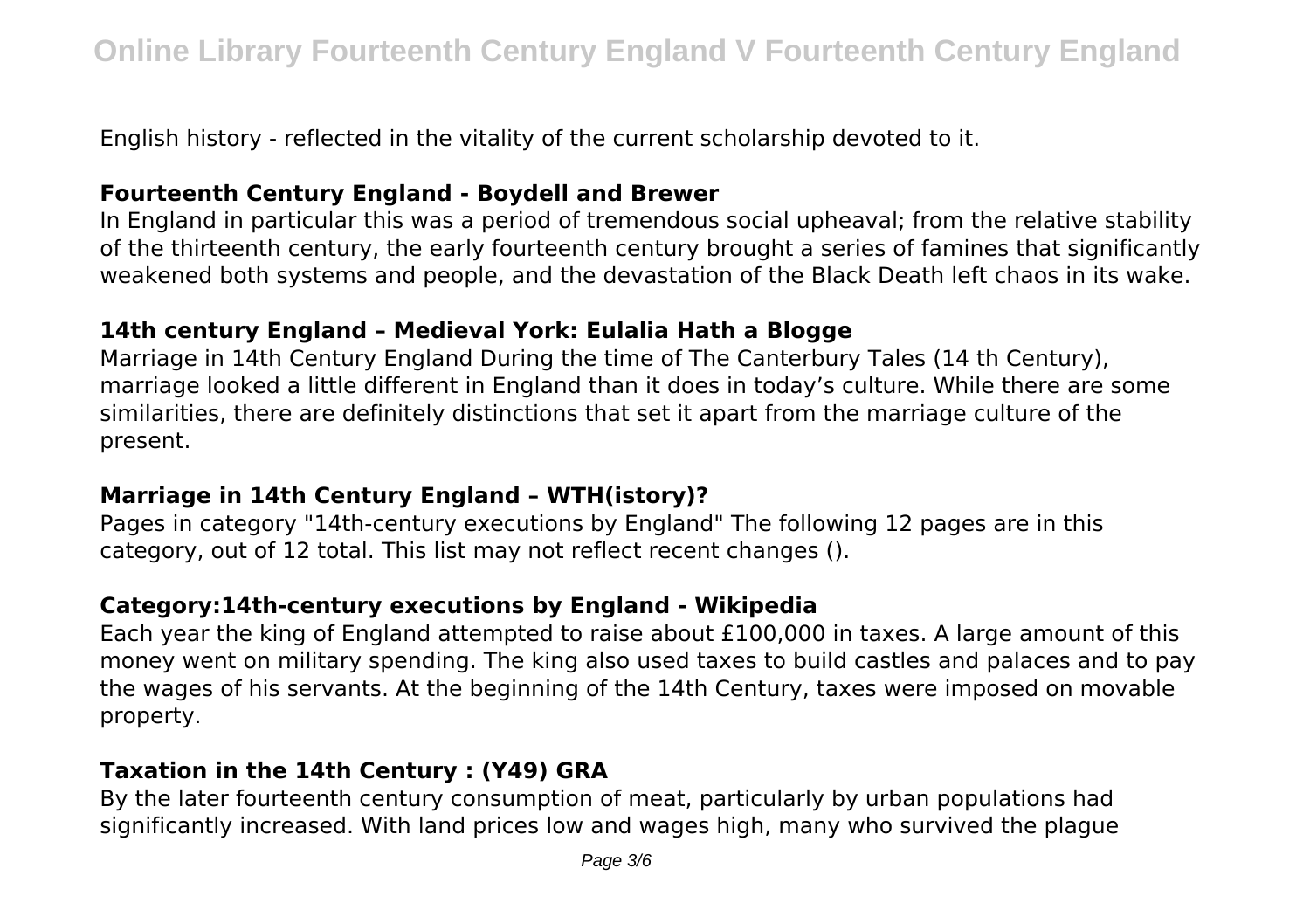experienced a higher standard of living. Ale consumption, for example, had increased, probably to around three pints per person per day by the late fourteenth century.

### **Living in the 14th century - Currency converter**

Fourteenth Century England has quickly established for itself a deserved reputation for its scope and scholarship and for admirably filling a gap in the publication of medieval studies. The essays collected here present the fruits of the most recent research on aspects of the politics and culture of fourteenth-century England.

#### **Fourteenth Century England - cambridge.org**

European prosperity falters during the fourteenth century, with a run of bad harvests, a decline in trade and - from 1347 - the Black Death. ... Water power is used in England for the heavy work of fulling cloth, in mills which can be seen as a first step towards the Industrial Revolution.

# **14th century: c. 1300 - c. 1400 - Oxford Reference**

Fourteenth-century English was spoken (and written) in a variety of dialects. Middle English speakers recognized three distinct dialects -- Northern, Midlands, and Southern: Also, English though they had from the beginning three manner of speech -- Southern, Northern, and Middle speech in the middle of the land, as they come from three manner of people in Germany [ i.e., Angles, Saxons, and ...

# **The English Language in the Fourteenth Century (general note)**

Book Description: Typical accounts of Anglo-Scottish relations over the whole fourteenth century tends to present a sustained period of bitter enmity, described routinely by stock-phrases such as 'endemic warfare', and typified by battles such as Bannockburn [1314], Neville's cross [1346] or Otterburn [1388], border-raiding and the capture of James I of Scotland by English pirates in 1406.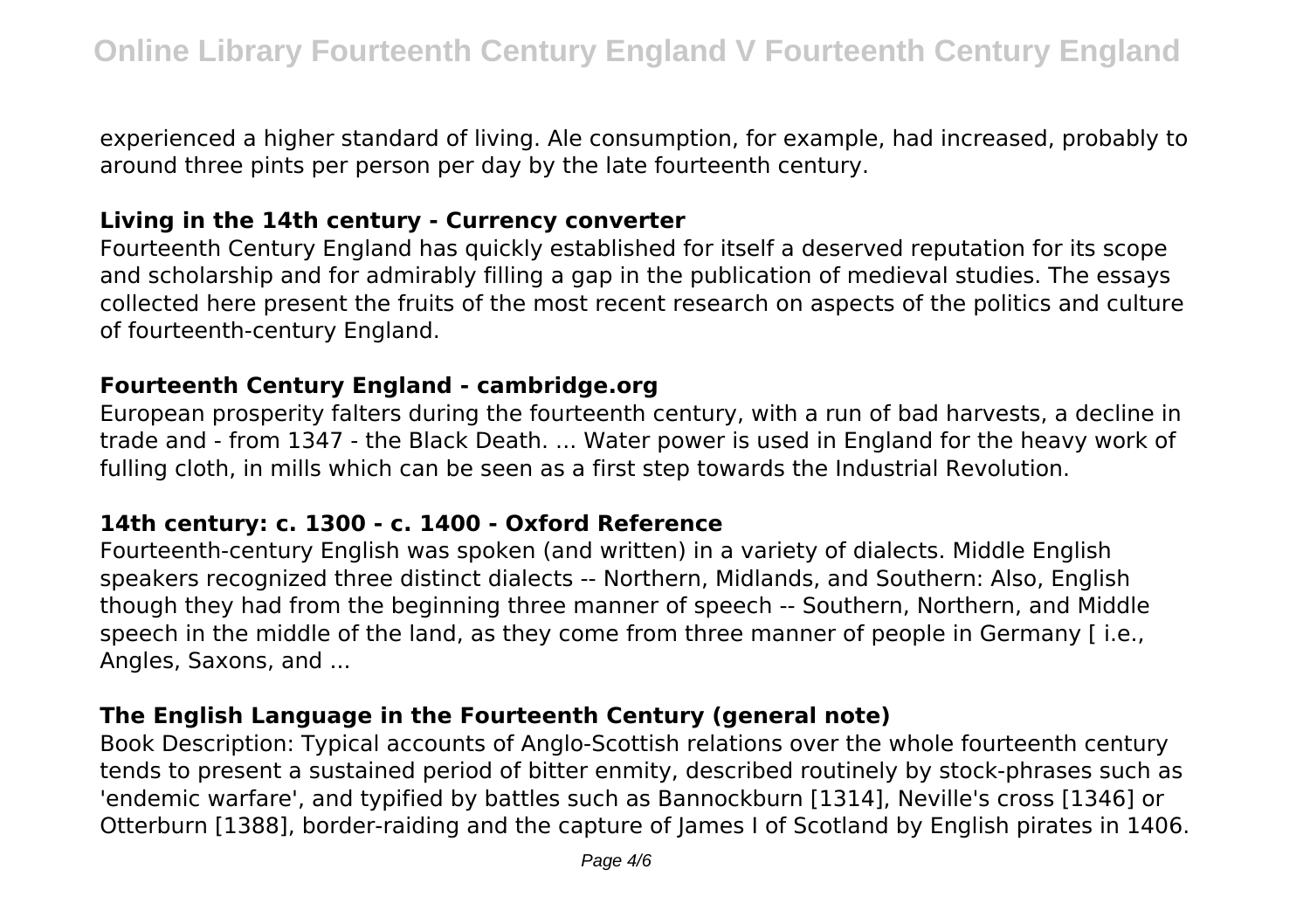# **England and Scotland in the Fourteenth Century: New ...**

This collection represents the fruits of new research, by both established and young scholars, on the politics, society and culture of England and its dependencies in the fourteenth century. Drawing on a diverse range of documentary, literary and material evidence, the studies offer a range of methods, from micro-history and prosopography to the study of institutions, texts and events.

# **Fourteenth Century England VII - Boydell and Brewer**

Humanism - Humanism - The 14th century: During the 14th century, humanism strengthened, diversified, and spread, with Florence remaining at its epicentre. The three figures who were most critical to the rise of the humanist movement during this period were Petrarch, Boccaccio, and Salutati. The influence of Petrarch was profound and multifaceted.

# **Humanism - The 14th century | Britannica**

About the religion Aftermath of Church The main religion in fourteenth century England was the Roman Catholic religion. Attendance to the catholic church was compulsory. The English church completely controlled the life of all citizens through marking all hours of prayer and

# **Religion in 14th century england by Alfonso Islas**

, " The Female Felon in Fourteenth Century England," Viator, V (1974), 259. 41 Bohannan , , "Patterns of Homicide," 219 . The homicide pattern of African tribal women was close to the medieval figures, 2% to 9% of the total offenders.

Copyright code: [d41d8cd98f00b204e9800998ecf8427e.](/sitemap.xml)